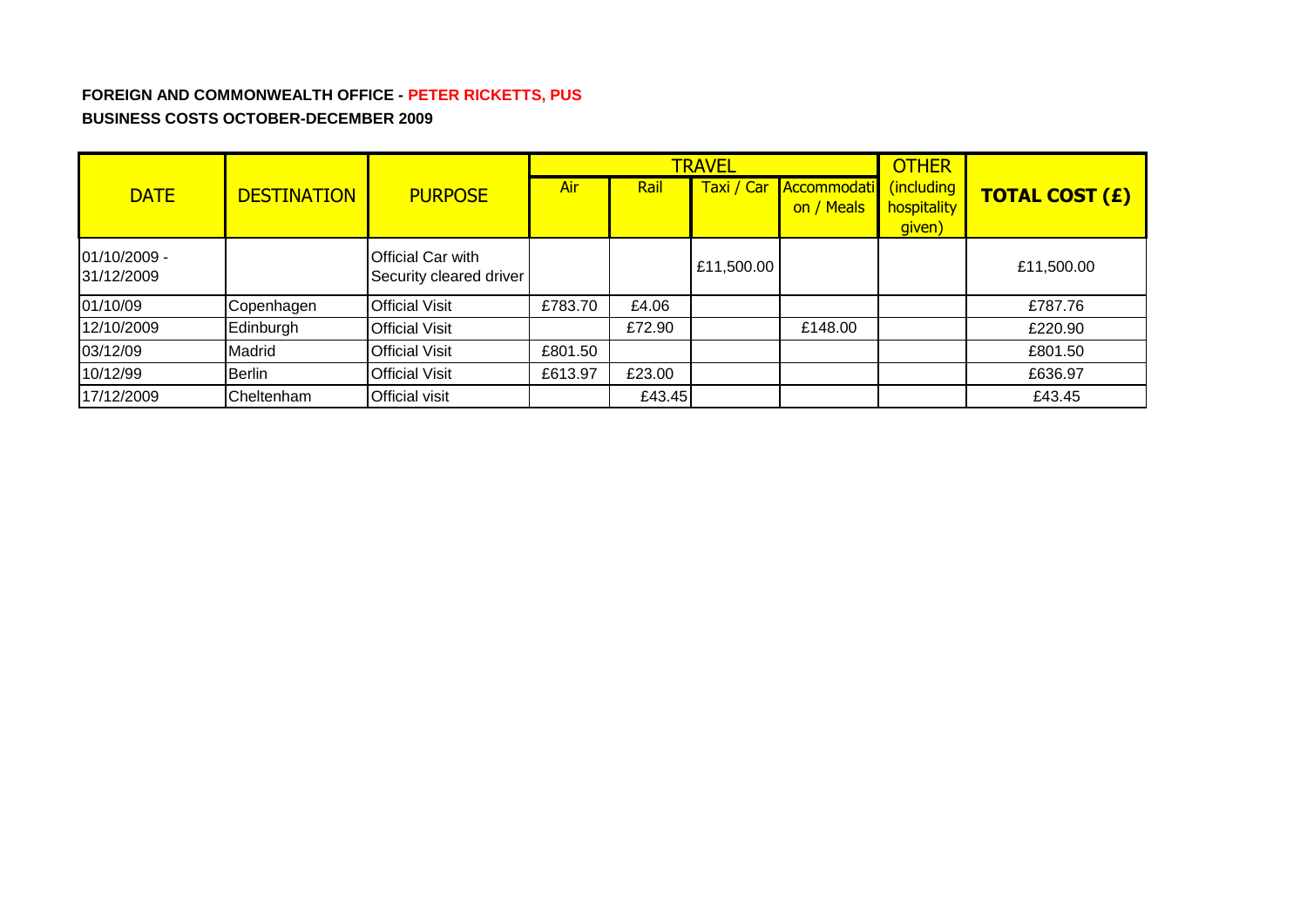#### **FOREIGN AND COMMONWEALTH OFFICE - MARIOT LESLIE - DIRECTOR GENERAL DEFENCE AND INTELLIGENCE BUSINESS COSTS OCTOBER-DECEMBER 2009**

| <b>DATE</b> | DESTINATION  | <b>PURPOSE</b>             | <b>TRAVEL</b> |        |        |                                                 | <b>OTHER</b>                 | <b>TOTAL COST (£)</b> |
|-------------|--------------|----------------------------|---------------|--------|--------|-------------------------------------------------|------------------------------|-----------------------|
|             |              |                            | Air           | Rail   |        | Taxi / Car Accommodati (including<br>on / Meals | <b>hospitality</b><br>given) |                       |
| 16/12/09    | Wiston House | <b>Official Conference</b> |               | £23.20 | £20.40 |                                                 |                              | £43.60                |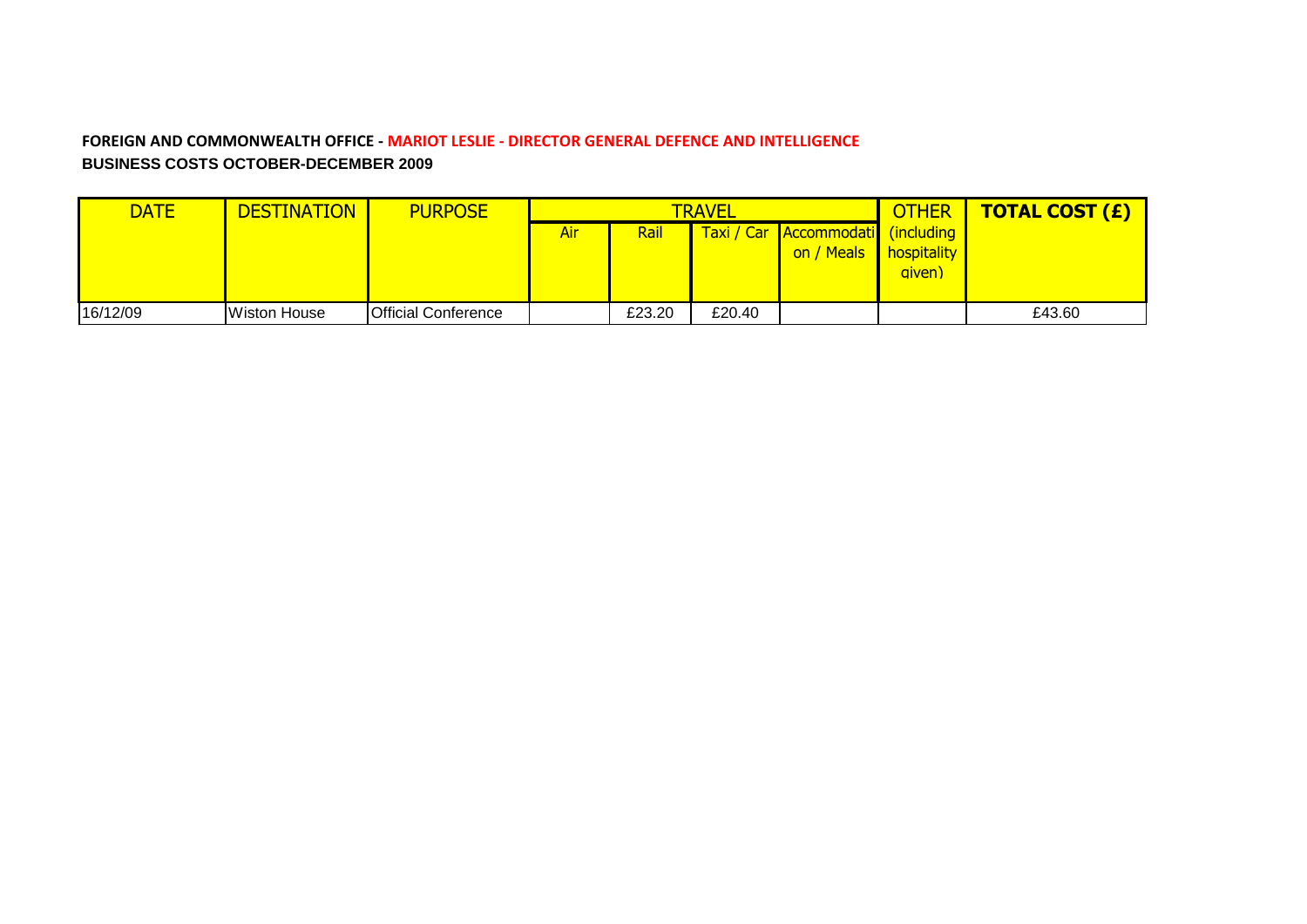### **FOREIGN AND COMMONWEALTH OFFICE - NICK BAIRD - DIRECTOR-GENERAL EUROPE AND GLOBALISATION BUSINESS COSTS OCTOBER-DECEMBER 2009**

|             |                                 |                                                                                       |           |         | <b>TRAVEL</b> | <b>OTHER</b>              |                                     |                       |
|-------------|---------------------------------|---------------------------------------------------------------------------------------|-----------|---------|---------------|---------------------------|-------------------------------------|-----------------------|
| <b>DATE</b> | <b>DESTINATION</b>              | <b>PURPOSE</b>                                                                        | Air       | Rail    | Taxi / Car    | Accommodati<br>on / Meals | (including<br>hospitality<br>given) | <b>TOTAL COST (£)</b> |
| 02/10/09    | Paris                           | <b>Official visit</b>                                                                 |           | £396.00 |               |                           |                                     | £396.00               |
| 07/10/09    | <b>Budapest</b>                 | Speech at Central<br>European University,<br>and official calls                       | £170.70   |         |               |                           |                                     | £170.70               |
| 15/10/09    | Warsaw                          | Official opening of<br>new Embassy<br>building, and<br>programme of<br>business calls | £380.90   |         | £35.00        |                           |                                     | £415.90               |
| 02/11/09    | <b>Berlin</b>                   | Business programme                                                                    | £313.40   |         |               |                           |                                     | £313.40               |
| 17/11/09    | Zagreb                          | Speech at Wilton Park<br>conference, official<br>calls                                | £1,124.47 |         | £35.00        |                           |                                     | £1,159.47             |
| 22/11/09    | Hong Kong, Tokyo<br>and Beijing | <b>Official visit</b>                                                                 | £6,844.10 |         |               |                           |                                     | £6,844.10             |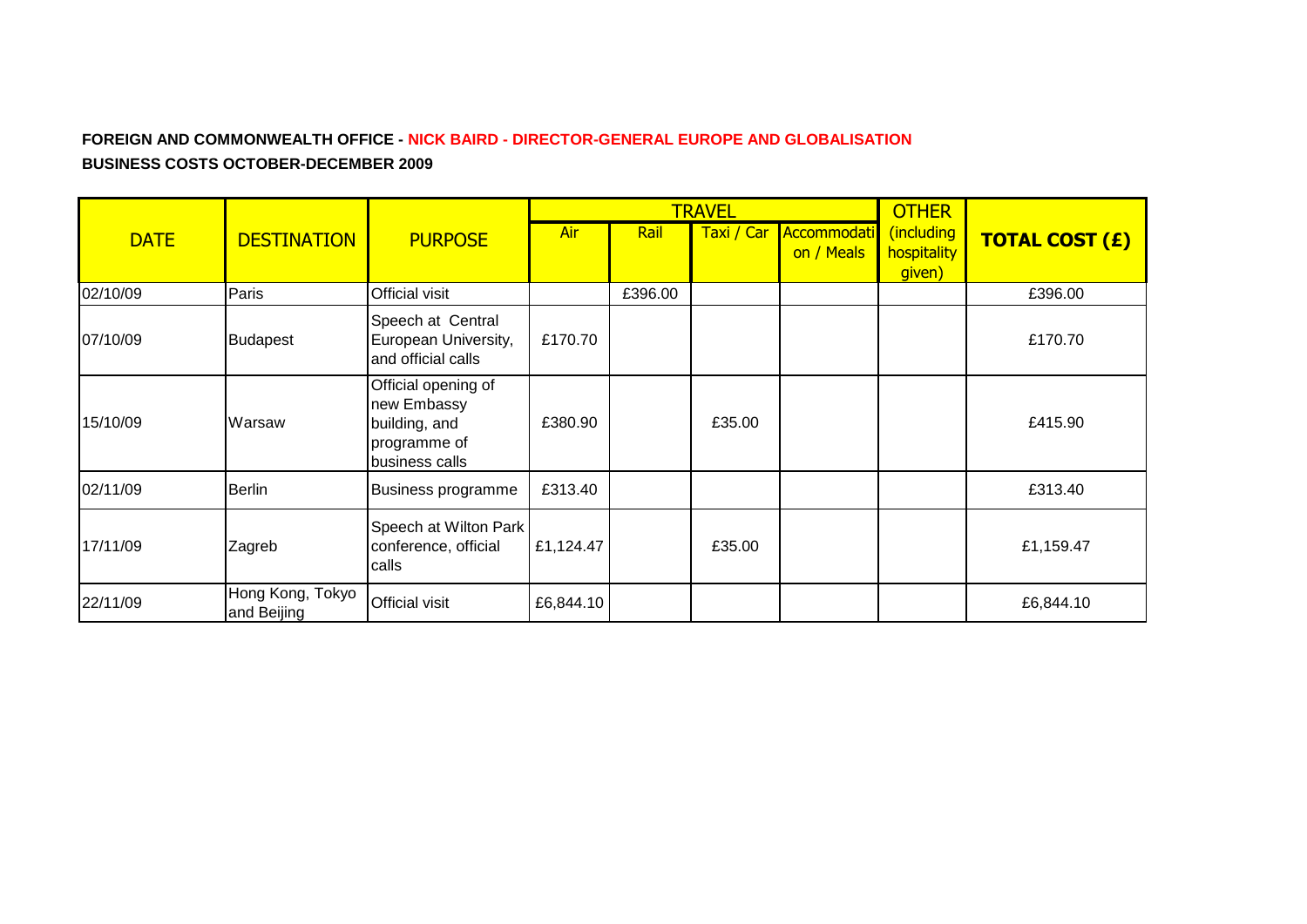## **FOREIGN AND COMMONWEALTH OFFICE - SIR GEOFFREY ADAMS - DIRECTOR GENERAL POLITICAL BUSINESS COSTS OCTOBER - DECEMBER 2009**

| <b>DATE</b> | <b>DESTINATION</b> | <b>PURPOSE</b>          |         |             | <b>TRAVEL</b> | <b>OTHER</b>              | <b>TOTAL COST (£)</b>               |         |
|-------------|--------------------|-------------------------|---------|-------------|---------------|---------------------------|-------------------------------------|---------|
|             |                    |                         | Air     | <b>Rail</b> | Taxi / Car    | Accommodati<br>on / Meals | (including<br>hospitality<br>aiven) |         |
|             |                    |                         |         |             |               |                           |                                     |         |
| 27/10/09    | Windsor Castle     | Indian State Banquet    |         |             |               |                           | £91.00                              | £91.00  |
| 19/11/09    | <b>Brussels</b>    | Official meeting        | £204.60 | £179.00     | £45.09        | £153.73                   |                                     | £582.42 |
| 22/11/09    | Rome               | <b>Official meeting</b> | £596.10 | £18.00      | £54.10        | £12.05                    |                                     | £680.25 |
| 27/11/09    | London             | <b>Official lunch</b>   |         |             |               | £90.00                    |                                     | £90.00  |
| 07/12/09    | <b>Brussels</b>    | Official meeting        | £463.23 | £179.00     | £9.09         | £168.14                   |                                     | £819.46 |
| 14/12/09    | Madrid             | Official meeting        | £791.50 |             | £19.54        |                           |                                     | £811.04 |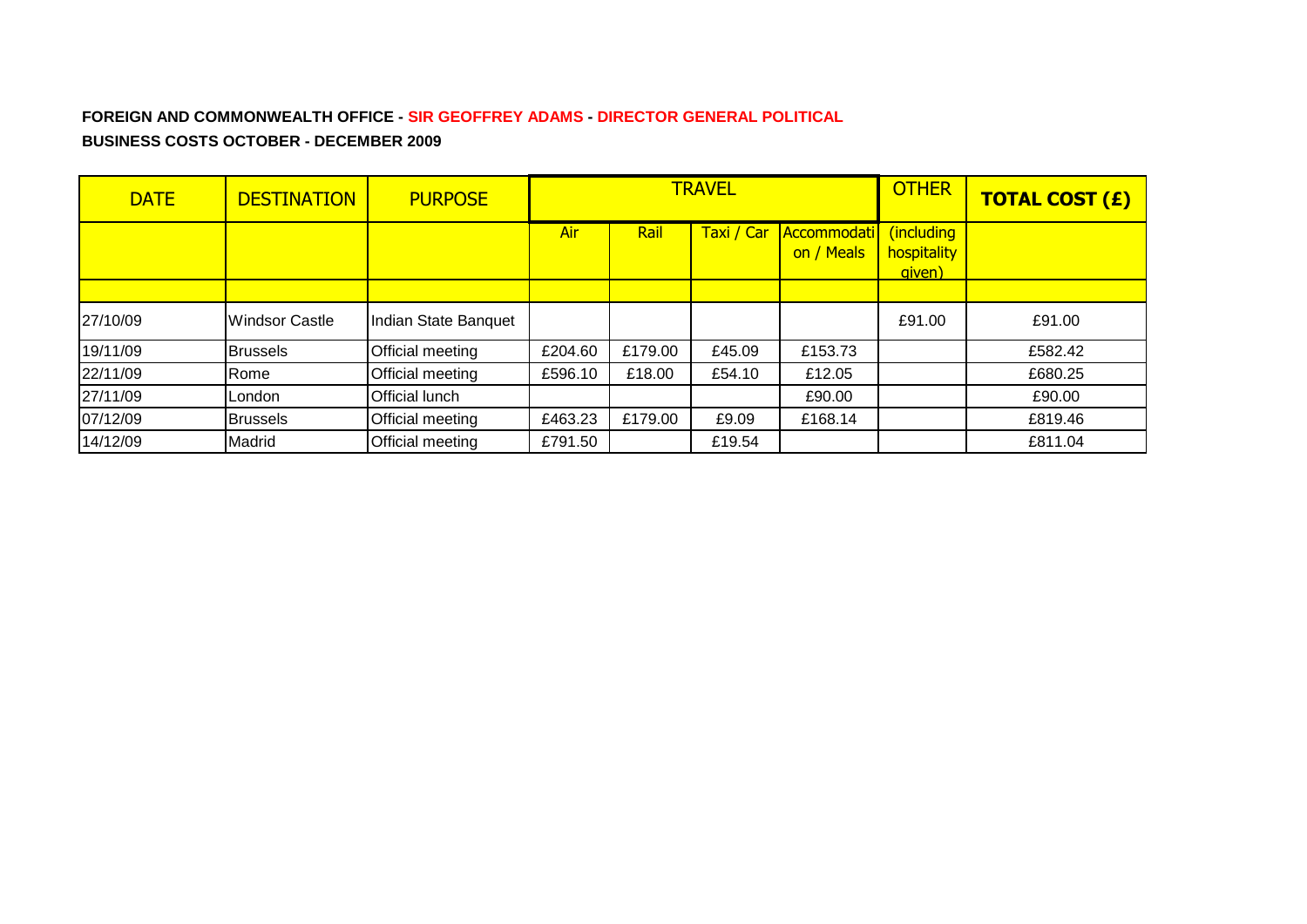#### **FOREIGN AND COMMONWEALTH OFFICE -**

#### **SIR SHERARD COWPER-COLES - FOREIGN SECRETARY'S SPECIAL REPRESENTATIVE TO AFGHANISTAN AND PAKISTAN BUSINESS COSTS OCTOBER - DECEMBER 2009**

|               |                    |                                                    |           |         | <b>TRAVEL</b> | <b>OTHER</b> |                       |                       |
|---------------|--------------------|----------------------------------------------------|-----------|---------|---------------|--------------|-----------------------|-----------------------|
| <b>DATE</b>   | <b>DESTINATION</b> | <b>PURPOSE</b>                                     | Air       | Rail    | Taxi / Car    | Accommodati  | (including            | <b>TOTAL COST (£)</b> |
|               |                    |                                                    |           |         |               | on / Meals   | hospitality<br>given) |                       |
| 05/10/2009    | Cardiff            | Official Speech                                    |           | £112.25 |               |              |                       | £112.25               |
| 12/10/2009    | Gatwick            | <b>Wilton Park Conference</b>                      |           | £38.60  |               |              |                       | £38.60                |
| 13-14/10/2009 | Rome               | Official visit                                     | £176.30   | £16.50  | £59.78        | £154.30      |                       | £406.88               |
| 19-20/10/2009 | <b>Brussels</b>    | <b>Official visit</b>                              | £309.00   |         |               |              |                       | £309.00               |
| 21/10/2009    | London             | Taxi back to office after<br>late official meeting |           |         | £8.00         |              |                       | £8.00                 |
| 1-4/11/2009   | Islamabad          | Official visit                                     | £1,338.70 |         |               |              |                       | £1,338.70             |
| 05/11/2009    | <b>Brussels</b>    | Official visit                                     | £515.17   |         | £32.00        |              |                       | £547.17               |
| 12-13/11/2009 | Paris              | Official meeting                                   | £396.00   |         |               |              | £279.13               | £675.13               |
| 17-21/11/2009 | Kabul              | Official visit                                     | £2,340.00 |         |               |              |                       | £2,340.00             |
| 03/12/2009    | <b>Brussels</b>    | Official meeting                                   | £378.00   |         |               |              |                       | £378.00               |
| 04/12/2009    | <b>Brussels</b>    | Official meeting                                   | £378.00   |         |               |              |                       | £378.00               |
| 8-9/12/2009   | Talinn             | Official conference                                | £379.89   | £18.00  |               |              |                       | £397.89               |
| 12/12/2009    | London             | Official lunch (4 guests)                          |           |         |               |              | £190.35               | £190.35               |
| 15-16/12/2009 | Washington         | Official visit                                     | £2,426.30 |         |               |              |                       | £2,426.30             |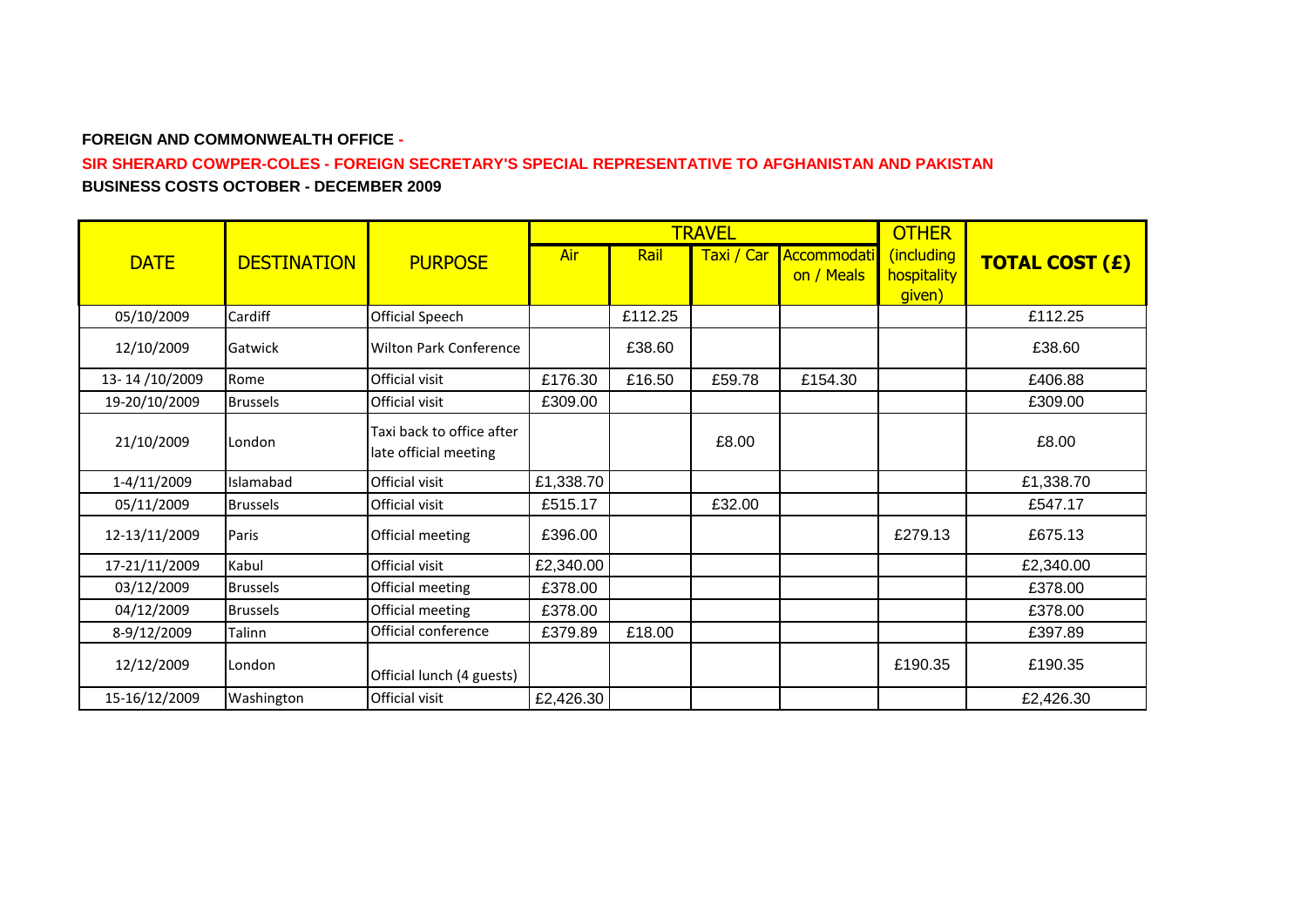### **FOREIGN AND COMMONWEALTH OFFICE - KEITH LUCK - DIRECTOR GENERAL FINANCE BUSINESS COSTS OCTOBER - DECEMBER 2009**

|               |                    |                                                                 |     |        | <b>TRAVEL</b> | <b>OTHER</b>                         |                                     |                       |
|---------------|--------------------|-----------------------------------------------------------------|-----|--------|---------------|--------------------------------------|-------------------------------------|-----------------------|
| <b>DATE</b>   | <b>DESTINATION</b> | <b>PURPOSE</b>                                                  | Air | Rail   |               | Taxi / Car Accommodati<br>on / Meals | (including<br>hospitality<br>given) | <b>TOTAL COST (£)</b> |
| 01/02/2010    | Sunningdale        | To attend Top 200<br>Ievent                                     |     | £16.40 |               |                                      |                                     | £16.40                |
| 19-20/11/2010 | Brighton           | To attend Government<br><b>Finance Profession</b><br>Conference |     | £40.30 |               |                                      |                                     | £40.30                |